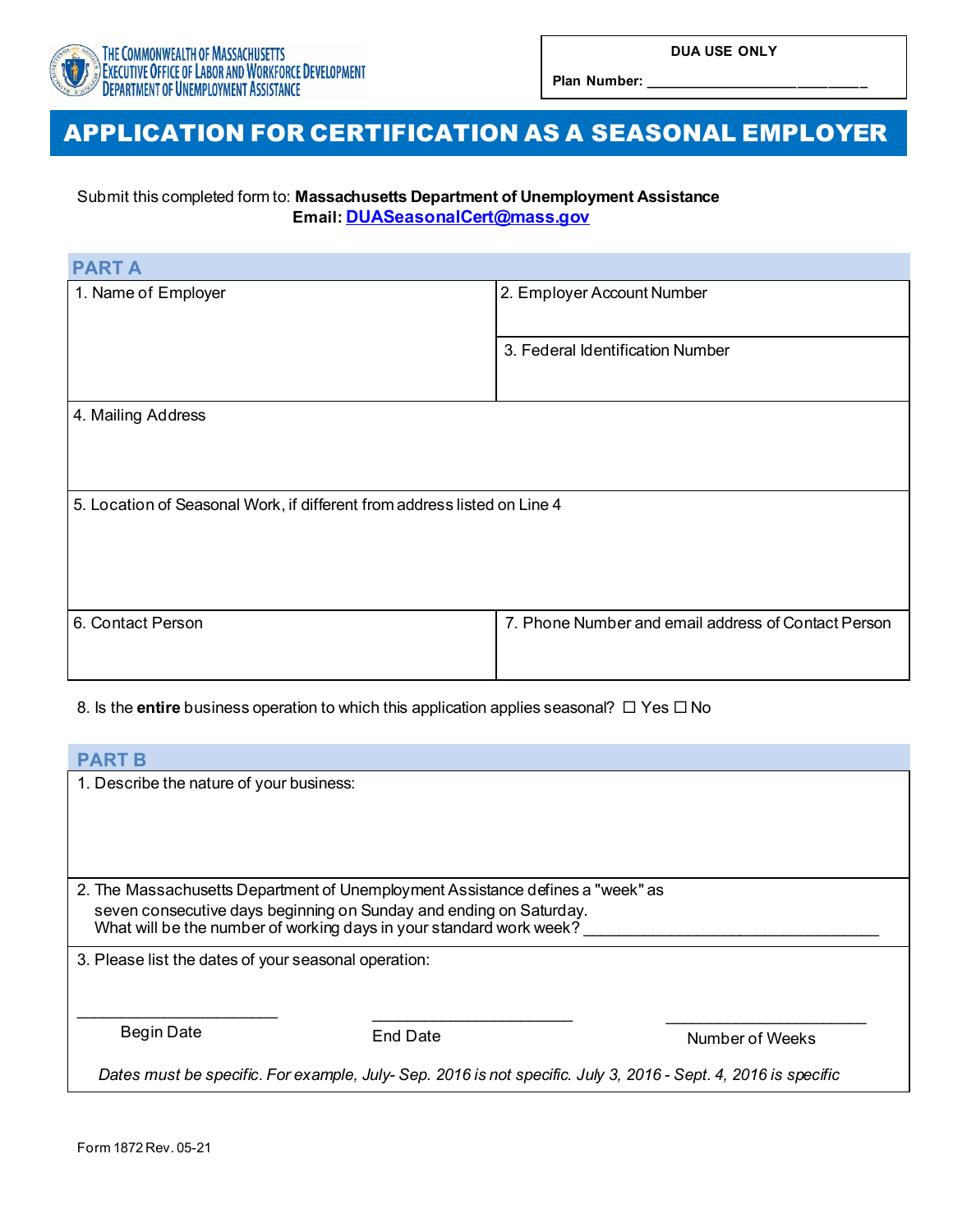1.(a) Describe the nature of the *non-seasonal* portion of your business if applicable:

(b) Describe the nature of the *seasonal* portion of your business to which this application applies:

2. List the functionally distinct occupations in the seasonal portion of your business described in Section 1 (b) above and the exact start and end dates of these positions. **For seasonal occupations please attach job descriptions.** *(Dates must be specific. For example, July- Sept. 2016 is not specific, 7/3/2016* - *9/4/2016 is specific.)*

 $\mathcal{L}_\mathcal{L} = \{ \mathcal{L}_\mathcal{L} = \{ \mathcal{L}_\mathcal{L} = \{ \mathcal{L}_\mathcal{L} = \{ \mathcal{L}_\mathcal{L} = \{ \mathcal{L}_\mathcal{L} = \{ \mathcal{L}_\mathcal{L} = \{ \mathcal{L}_\mathcal{L} = \{ \mathcal{L}_\mathcal{L} = \{ \mathcal{L}_\mathcal{L} = \{ \mathcal{L}_\mathcal{L} = \{ \mathcal{L}_\mathcal{L} = \{ \mathcal{L}_\mathcal{L} = \{ \mathcal{L}_\mathcal{L} = \{ \mathcal{L}_\mathcal{$ 

 $\mathcal{L}_\mathcal{L} = \{ \mathcal{L}_\mathcal{L} = \{ \mathcal{L}_\mathcal{L} = \{ \mathcal{L}_\mathcal{L} = \{ \mathcal{L}_\mathcal{L} = \{ \mathcal{L}_\mathcal{L} = \{ \mathcal{L}_\mathcal{L} = \{ \mathcal{L}_\mathcal{L} = \{ \mathcal{L}_\mathcal{L} = \{ \mathcal{L}_\mathcal{L} = \{ \mathcal{L}_\mathcal{L} = \{ \mathcal{L}_\mathcal{L} = \{ \mathcal{L}_\mathcal{L} = \{ \mathcal{L}_\mathcal{L} = \{ \mathcal{L}_\mathcal{$ 

 $\mathcal{L}_\mathcal{L} = \mathcal{L}_\mathcal{L} = \mathcal{L}_\mathcal{L} = \mathcal{L}_\mathcal{L} = \mathcal{L}_\mathcal{L} = \mathcal{L}_\mathcal{L} = \mathcal{L}_\mathcal{L} = \mathcal{L}_\mathcal{L} = \mathcal{L}_\mathcal{L} = \mathcal{L}_\mathcal{L} = \mathcal{L}_\mathcal{L} = \mathcal{L}_\mathcal{L} = \mathcal{L}_\mathcal{L} = \mathcal{L}_\mathcal{L} = \mathcal{L}_\mathcal{L} = \mathcal{L}_\mathcal{L} = \mathcal{L}_\mathcal{L}$ 

 $\mathcal{L}_\mathcal{L} = \mathcal{L}_\mathcal{L} = \mathcal{L}_\mathcal{L} = \mathcal{L}_\mathcal{L} = \mathcal{L}_\mathcal{L} = \mathcal{L}_\mathcal{L} = \mathcal{L}_\mathcal{L} = \mathcal{L}_\mathcal{L} = \mathcal{L}_\mathcal{L} = \mathcal{L}_\mathcal{L} = \mathcal{L}_\mathcal{L} = \mathcal{L}_\mathcal{L} = \mathcal{L}_\mathcal{L} = \mathcal{L}_\mathcal{L} = \mathcal{L}_\mathcal{L} = \mathcal{L}_\mathcal{L} = \mathcal{L}_\mathcal{L}$ 

| <b>Seasonal Occupation</b> | <b>Exact Start Date</b> | <b>Exact End Date</b> | <b>Number of Weeks</b> |
|----------------------------|-------------------------|-----------------------|------------------------|
|                            |                         |                       |                        |
|                            |                         |                       |                        |
|                            |                         |                       |                        |
|                            |                         |                       |                        |
|                            |                         |                       |                        |
|                            |                         |                       |                        |
|                            |                         |                       |                        |
|                            |                         |                       |                        |
|                            |                         |                       |                        |
|                            |                         |                       |                        |
|                            |                         |                       |                        |
|                            |                         |                       |                        |
|                            |                         |                       |                        |
|                            |                         |                       |                        |
|                            |                         |                       |                        |
|                            |                         |                       |                        |
|                            |                         |                       |                        |
|                            |                         |                       |                        |